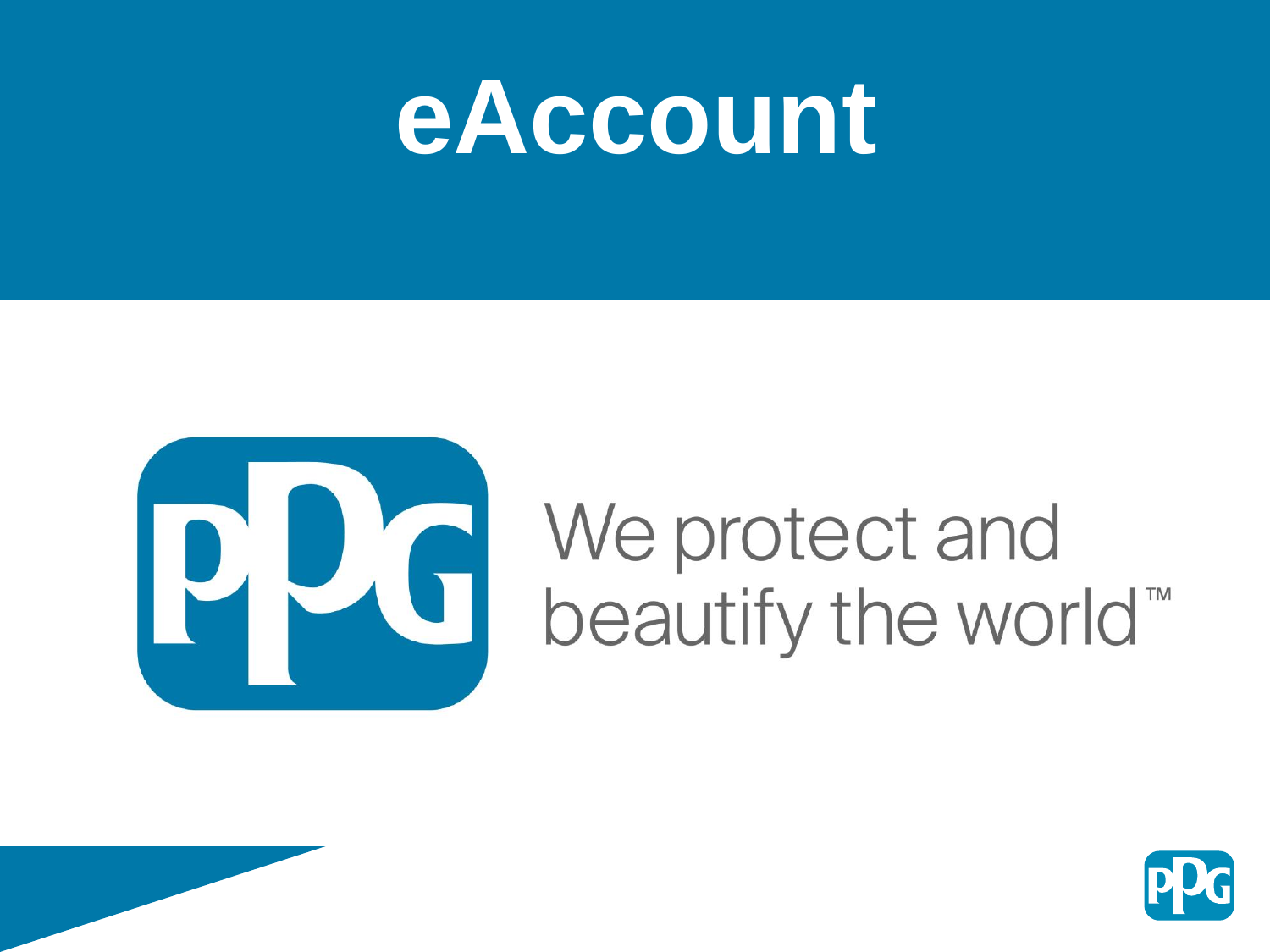#### **eAccount Features**

- **Real time account balance at your fingertips**
- **Simple navigation between tabs**
- **Ability to make payments at the full account level as well as on a single job account**
- **A visual aging of your account's current status**
- **Easy invoice retrieval**
- **Pull historic statements**
- **Analyze purchases on account**

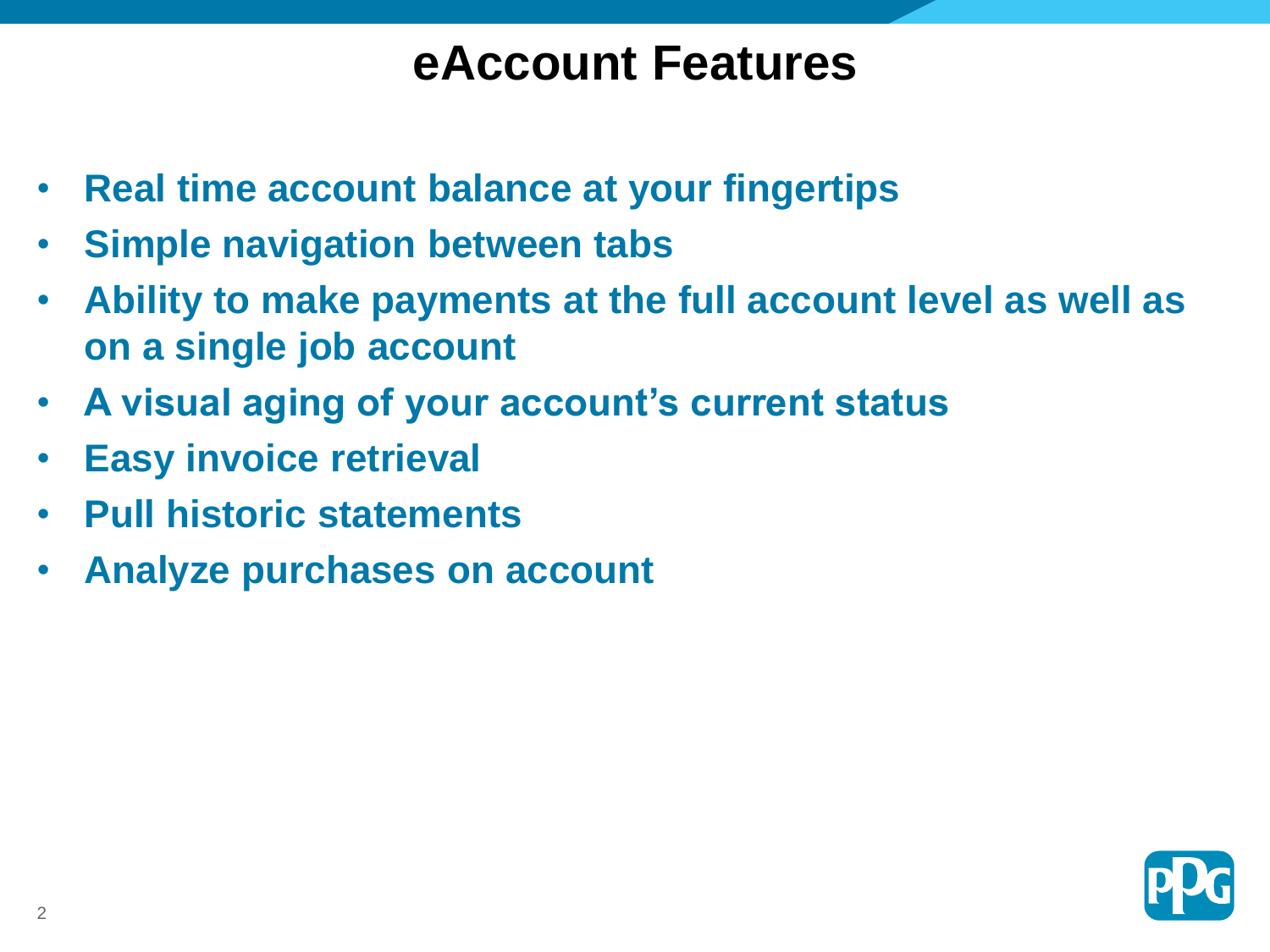# **Logging On**

- **From the link below, you will be able to access your eAccount.** 
	- [https://eaccount.ppgnet.com/bd/public/frameset\\_top\\_html.jsp](https://eaccount.ppgnet.com/bd/public/frameset_top_html.jsp)

| <b>SAP NetWeaver</b>                                            |
|-----------------------------------------------------------------|
| User ID*<br>Password *<br>Log on<br>Logon Problems? Get Support |
| NA 15<br>@ 2008 SAP AG. All rights reserved.                    |

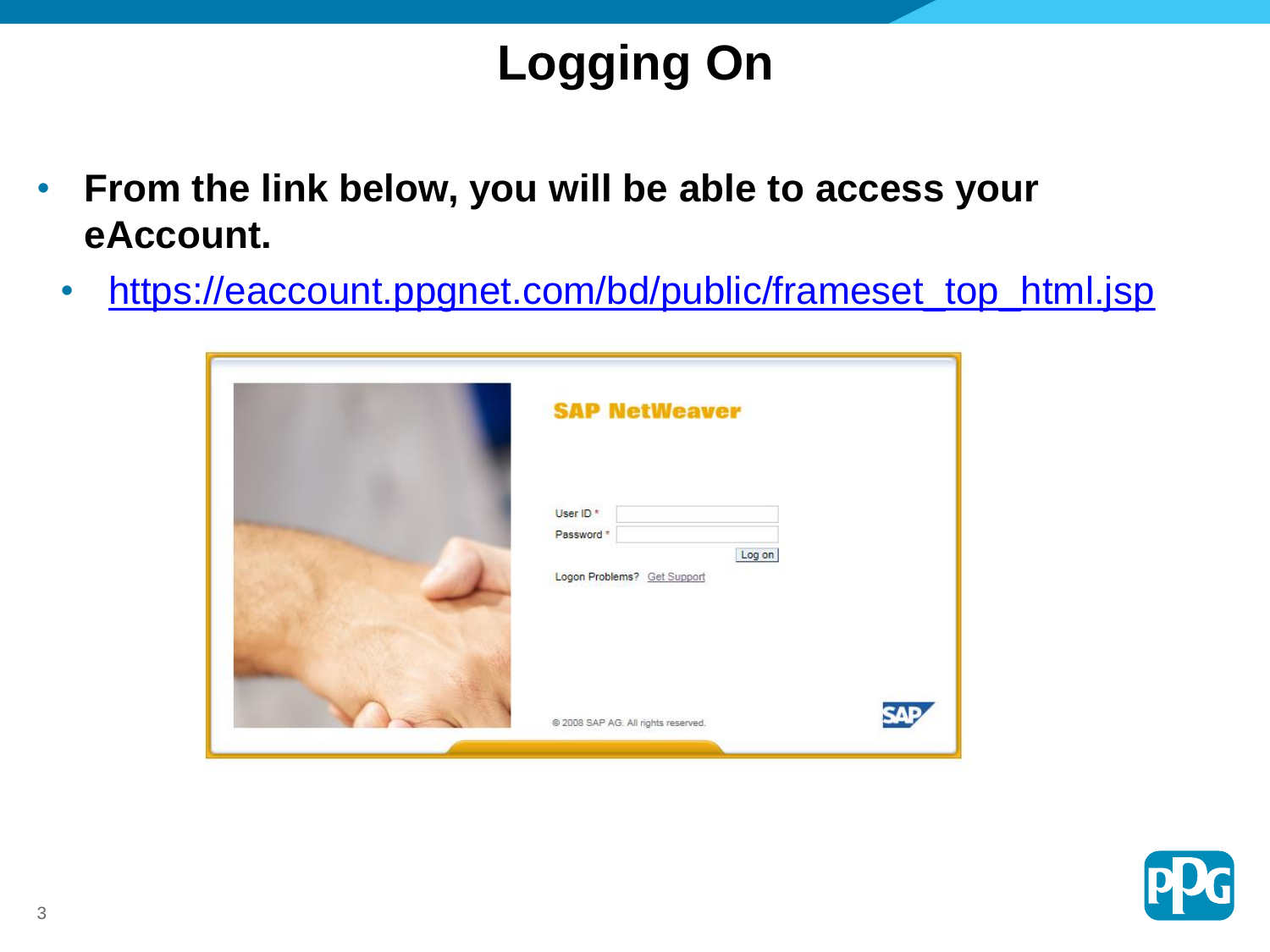# **Logging On**

- **When accessing the site for the first time, you will be prompted to change your password. The new password must meet the criteria below.** 
	- 9-14 characters long, contain one lower case letter, one upper case letter, one number, one special character, and contain no repeating characters.

| <b>SAP NetWeaver</b>                                                                                                                                |
|-----------------------------------------------------------------------------------------------------------------------------------------------------|
| Password has expired<br><b>Change Password</b><br>User ID<br>BDU_Trainer<br>Old Password *<br>New Password *<br>Confirm Password *<br>Change Cancel |
| <b>AVE</b><br>@ 2008 SAP AG. All rights reserved.                                                                                                   |

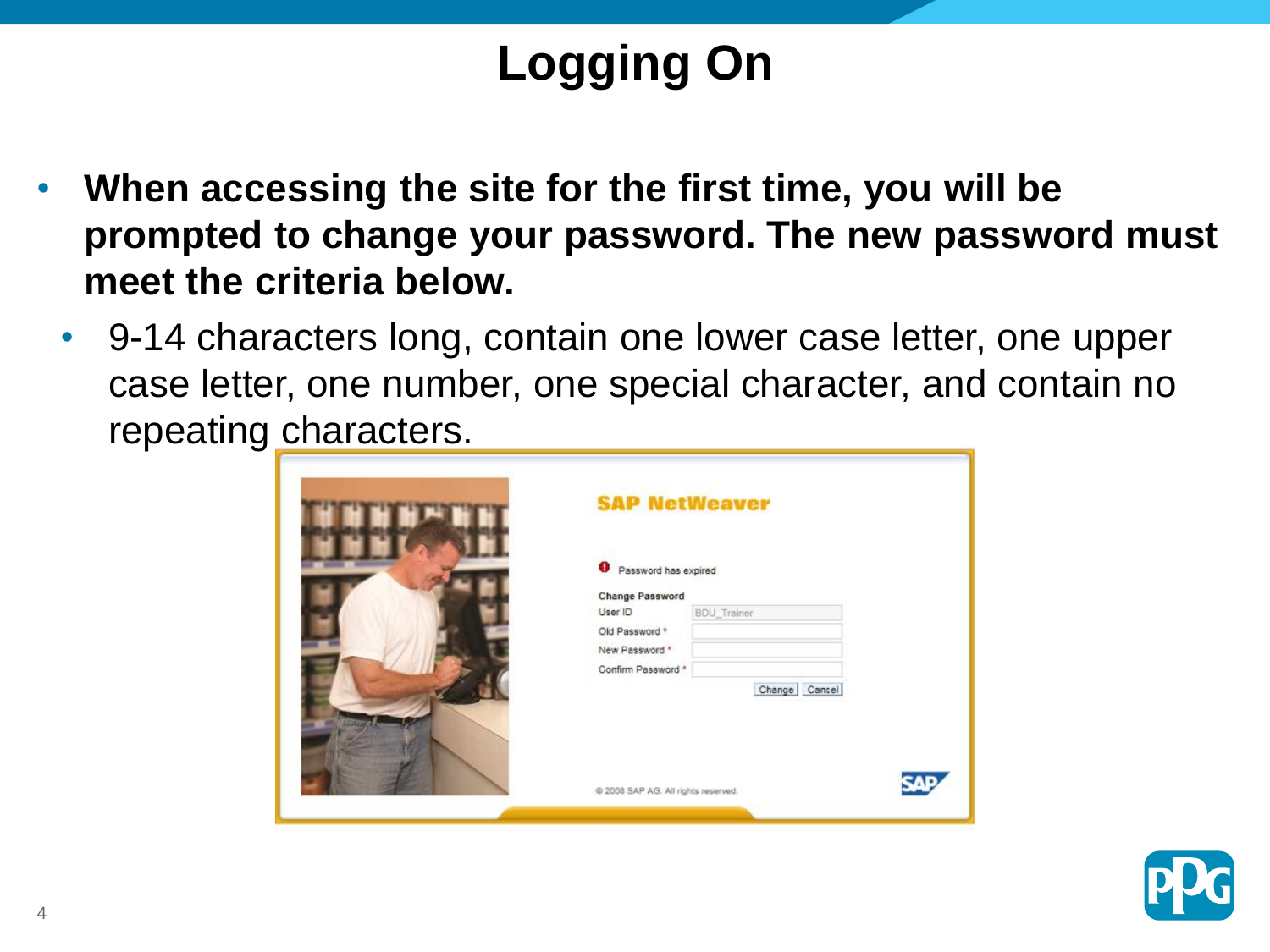# **Landing Page**

- **Once you log in, you will be brought to the landing page. From this screen you may view an aging for the account as a whole, or view the open invoices on a particular job account.** 
	- To view an illustrative aging of your account as a whole, select the bolded option at top. To view the open invoices on a particular job account, select the job account listed under the top selection.

You have successfully logged on. Select your account.

Your account with us - Click on the first link to go to your aging summary.

0008358321/PPG CREDIT/ - 0008358321

0005057508/PPG CREDIT/JOB ACCOUNT 1 - 0005057508 0005667393/TEST Q SYSTEM/JOB ACCOUNT 2 - 0005667393

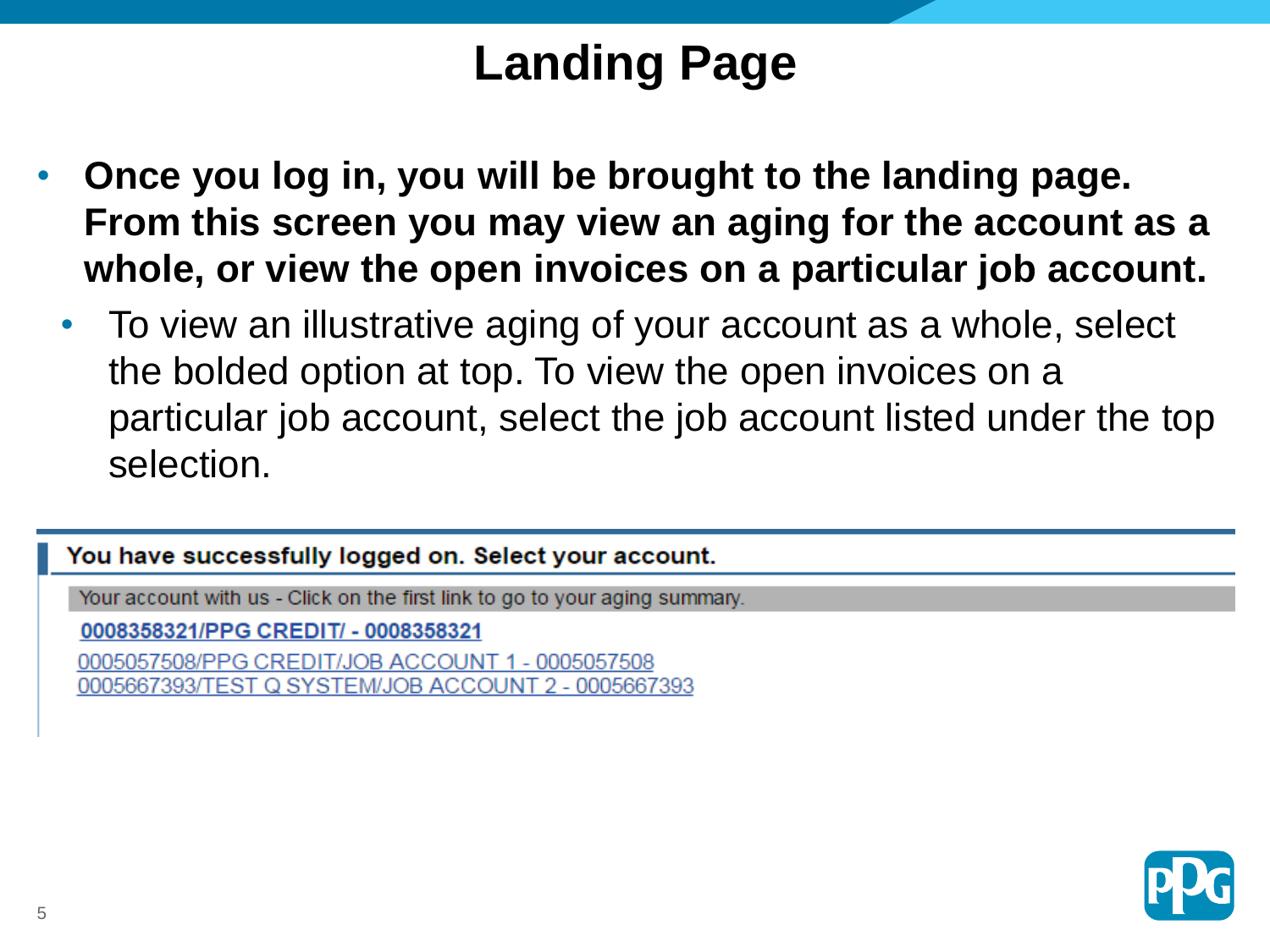# **Aging Screen**

- **If the top option is selected, it will bring you to the aging screen. This screen will show your account balance by job and past due aging. If you click a hyperlink**  containing a number, it will bring up the invoices that make up that amount. The top **line represents your account as a whole, where any lines below are single job accounts.**
	- By selecting an amount in the top, it will display all invoices on the account as a whole. Selecting an amount listed under a job will bring up invoices pertaining only to that job. You may make a payment by selecting any hyperlink below.

**Aging Summary:** 

Total Over Due: -393.49

Total Current: 901.00

**Total Future:** 1.700.00

Total Balance: 2,207.51

| <b>Description</b>                              | Head Office Future         |             |      | Current Past Due (<31) Past Due (31-60) Past Due (>60) Total Balance Total Past Due        |           |          |                |
|-------------------------------------------------|----------------------------|-------------|------|--------------------------------------------------------------------------------------------|-----------|----------|----------------|
| <b>PPG CREDIT</b>                               | 0008358321 1,700.00 901.00 |             | 0.00 | 0.00                                                                                       | $-393.49$ | 2,207.51 | -393.49        |
| <b>Description</b>                              | <b>Branch</b>              |             |      | Future Current Past Due (<31) Past Due (31-60) Past Due (>60) Total Balance Total Past Due |           |          |                |
| PPG CREDIT JOB ACCOUNT 1                        | 0005057508                 | 0.00 901.00 | 0.00 | 0.00                                                                                       | $-393.49$ | 507.51   | <u>-393.49</u> |
| TEST Q SYSTEM JOB ACCOUNT 2 0005667393 1,700.00 |                            | 0.00        | 0.00 | 0.00                                                                                       | 0.00      | .700.00  | 0.00           |

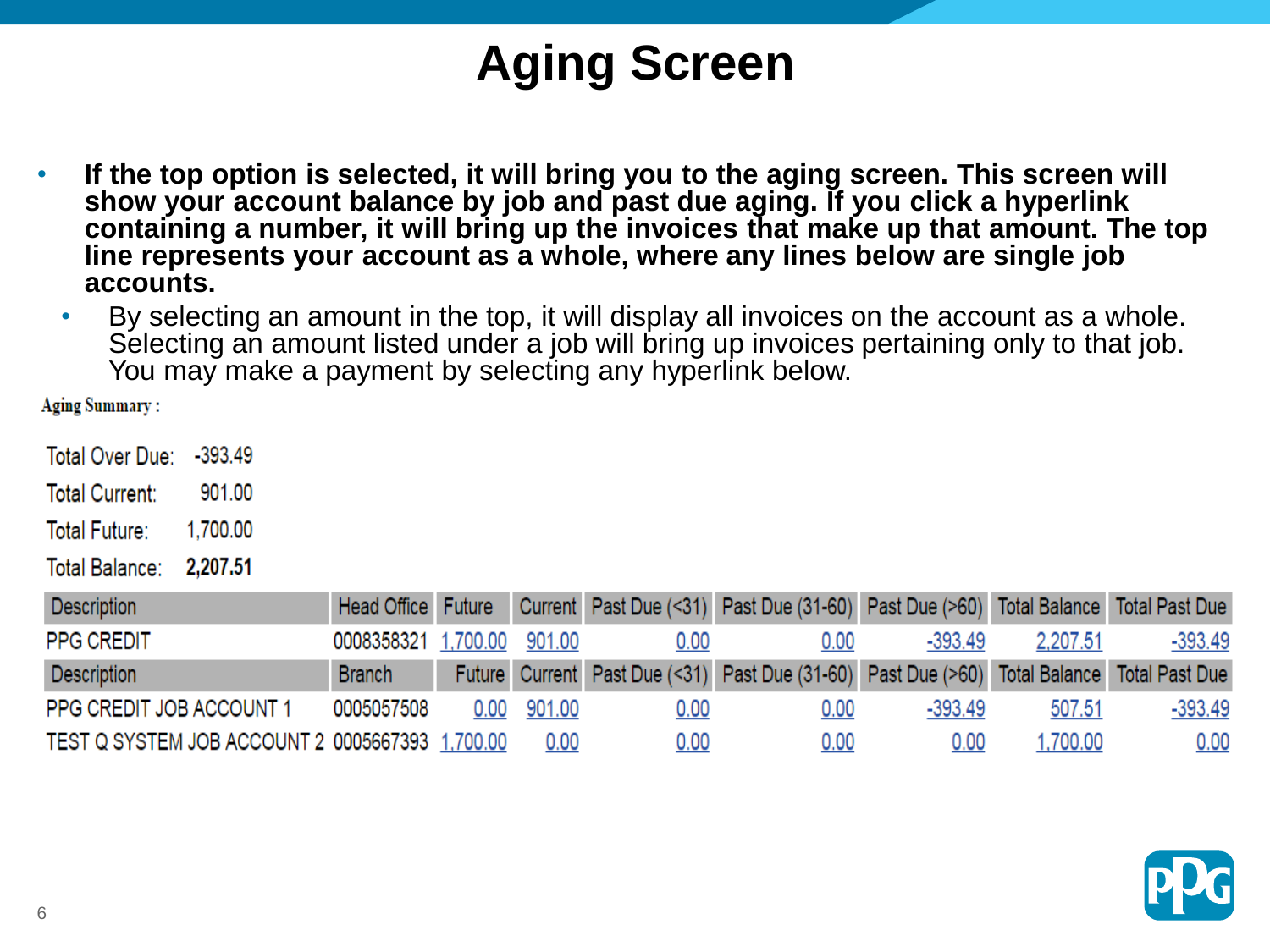# **Making Payments**

- **Selecting an amount will bring up the open bills screen. This page lists all the open invoices and credits.** 
	- Select an invoice and/or credit to pay that balance. There will be a total displayed at the bottom for all invoices selected. If you want do deselect a line items, click the check box again to deselect the item.

|            | <b>List of Open Bills</b>                       |                                          |                                 |                     |                     |               |                                                 |
|------------|-------------------------------------------------|------------------------------------------|---------------------------------|---------------------|---------------------|---------------|-------------------------------------------------|
|            | 1. Select all bills that you would like to pay: |                                          |                                 |                     |                     |               | Only selected bills are displayed Change Search |
|            | <b>Bill Description</b>                         | Store POS Invoice                        | <b>Branch</b>                   | Customer PO         | <b>Invoice Date</b> | Due $\hat{=}$ | Customer Job Name / Old Invoice I               |
| ✔          | 7260705768                                      |                                          | 0005667393                      | <b>INVOICE BILL</b> | Jan 6, 2017         | Mar 15, 2017  | 7260705768                                      |
|            | <b>Credit Description</b>                       | Store POS Invoice                        | <b>Branch</b>                   | Customer PO         | <b>Invoice Date</b> | Date $\div$   | Customer Job Name / Old Invoice I               |
|            | 968003026741                                    | 968003026741                             | 0005057508                      | acct# 306183        | Oct 20, 2015        | Oct 20, 2015  | Rebill To 306183530000                          |
| Select All | Deselect All                                    | Download Selected Entries   Download PDF | <b>Total Net Payment Amount</b> | <b>USD 642.25</b>   | USD 1,700.00        |               |                                                 |

• Once the payment is confirmed, select continue in the bottom left to pay the selected bills.

3. 3. Choose Continue to check and confirm your payment.

Continue

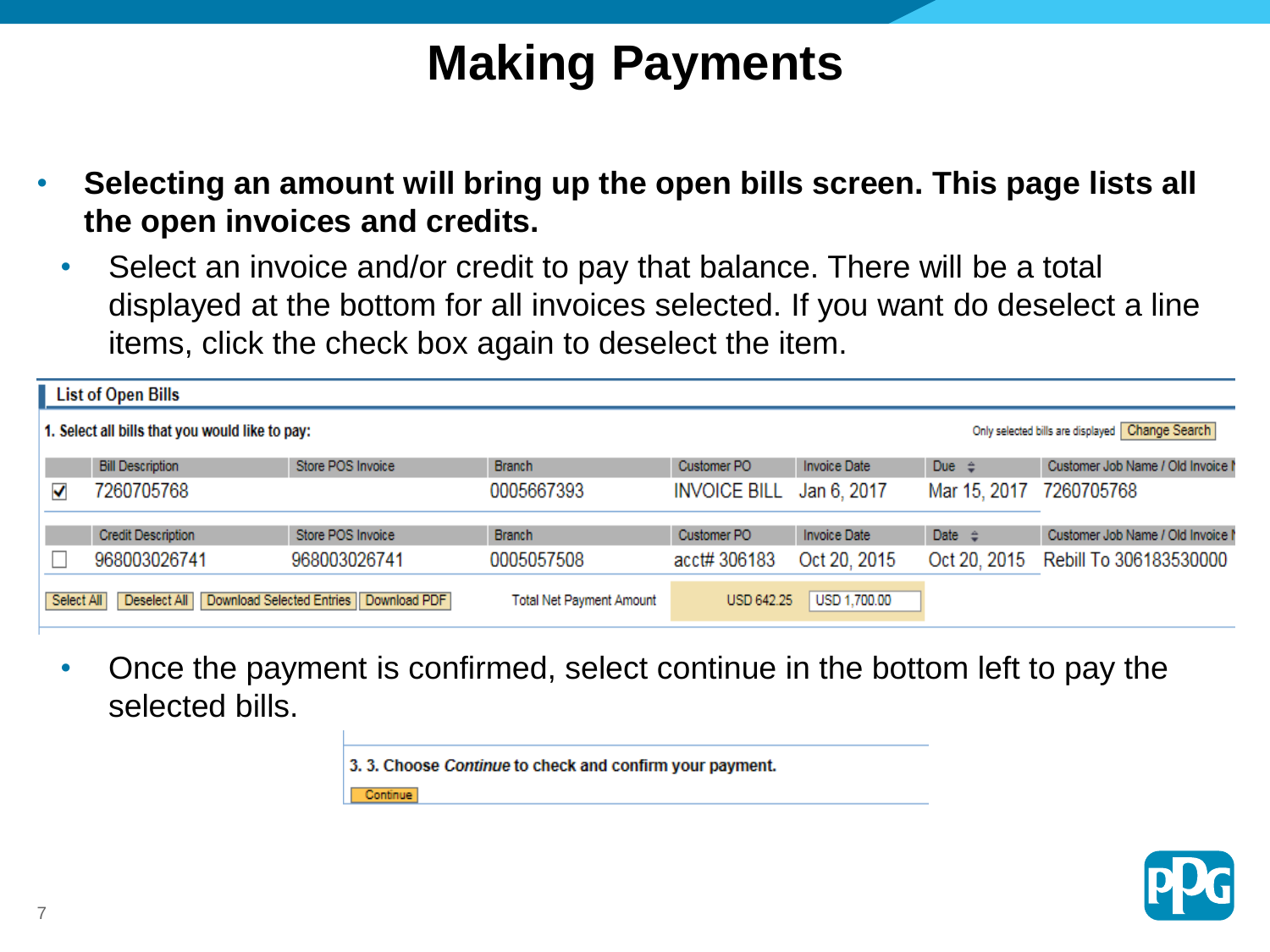# **Pulling Invoice Copies**

• **This tab also allows you to pull copies of invoices by selecting the PDF icon in the action column.** 

Only selected bills are displayed Change Search

| Branch                          | Customer PO    | <b>Invoice Date</b> | Due $\Leftrightarrow$ | Customer Job Name / Old Invoice Number | <b>Billed Amount</b> | Open                                  | Action<br>Payment Amount |
|---------------------------------|----------------|---------------------|-----------------------|----------------------------------------|----------------------|---------------------------------------|--------------------------|
| 0005667393                      | INVOICE BILL . | Jan 6, 2017         | Mar 15, 2017          | 7260705768                             | USD 1,700.00         | USD 1,700.00                          | [≴ ⊜<br>1,700.00         |
|                                 |                |                     |                       |                                        |                      |                                       |                          |
| <b>Branch</b>                   | Customer PO    | Invoice Date        | Date $\oplus$         | Customer Job Name / Old Invoice Number | Credit Amount        | Available                             | Payment Amount<br>Action |
| 0005057508                      | acct# 306183   | Oct 20, 2015        | Oct 20, 2015          | Rebill To 306183530000                 |                      | $(-$ USD 1,057.75) $(-$ USD 1,057.75) | 湊                        |
| <b>Total Net Payment Amount</b> | USD 642.25     | USD 1,700.00        |                       |                                        |                      |                                       |                          |

• **You may select multiple invoices by selecting the desired invoices, then selecting Download PDF. Multiple invoices will be downloaded as separate PDF files grouped together.** 

1. Select all bills that you would like to pay:

|            | <b>Bill Description</b>   | Store POS Invoice                        | <b>Branch</b>                   | Customer PO              | <b>Invoice Date</b> |
|------------|---------------------------|------------------------------------------|---------------------------------|--------------------------|---------------------|
| ✓          | 7260705768                |                                          | 0005667393                      | INVOICE BILL Jan 6, 2017 |                     |
|            |                           |                                          |                                 |                          |                     |
|            | <b>Credit Description</b> | Store POS Invoice                        | <b>Branch</b>                   | Customer PO              | <b>Invoice Date</b> |
| ✓          | 968003026741              | 968003026741                             | 0005057508                      | acct# 306183             | Oct 20, 2015        |
| Select All | Deselect All              | Download Selected Entries   Download PDF | <b>Total Net Payment Amount</b> | <b>USD 642.25</b>        | <b>USD 642.25</b>   |

2. 2. Select the payment method you want to use. You are paying with

 $\odot$ Payment Method not yet Known  $\vee$ 

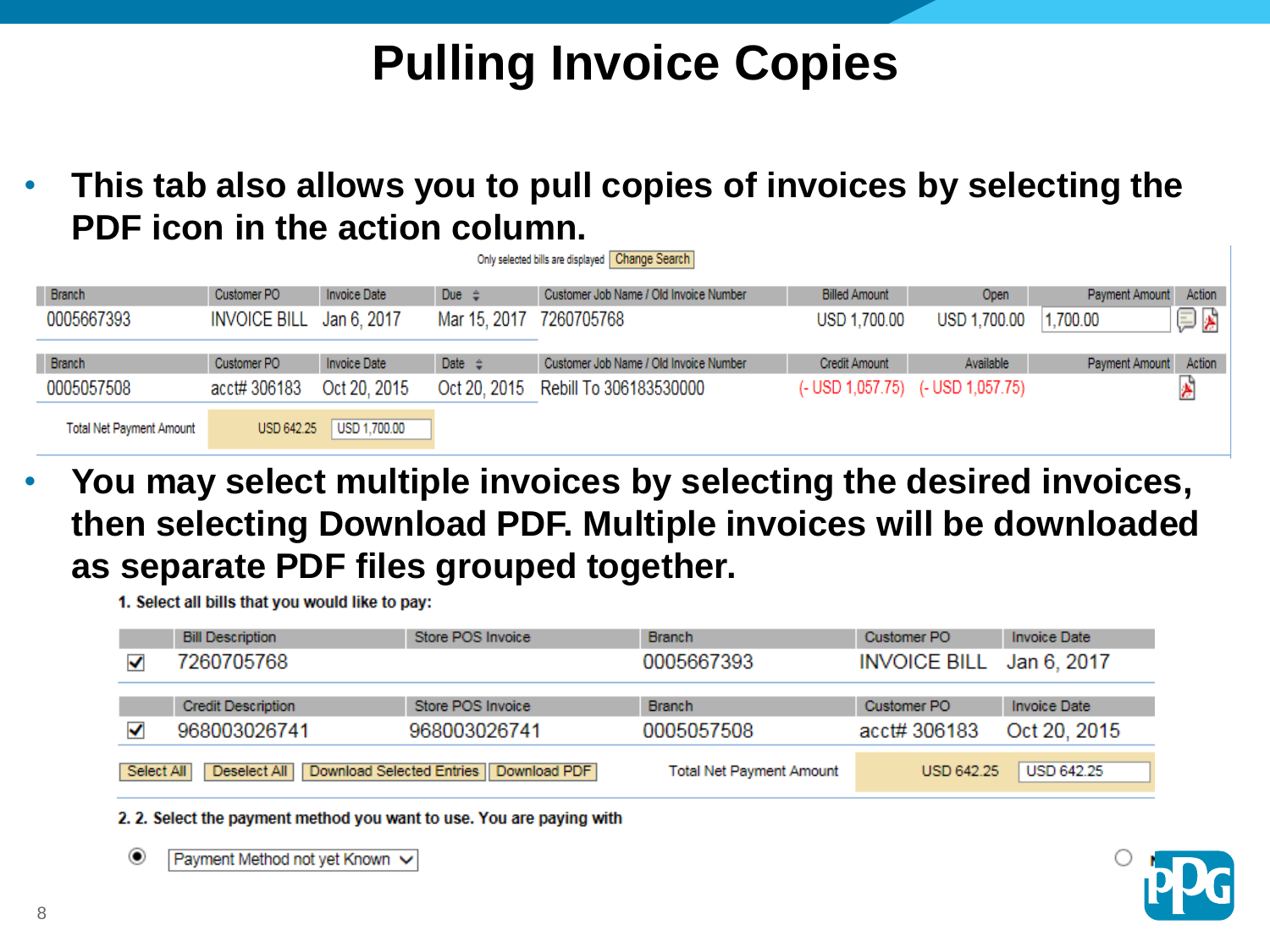#### **Downloading an Excel Spreadsheet**

• **The ability to download an Excel spreadsheet is available by selecting the invoices you would like to export, then selecting download selected entries.** 



• **Select the Download Excel option, and an excel spreadsheet will be created.** 

Download of Bills

Choose the Format for Downloading the Bills

To process the bill overview in a spreadsheet program, use the Excel download.



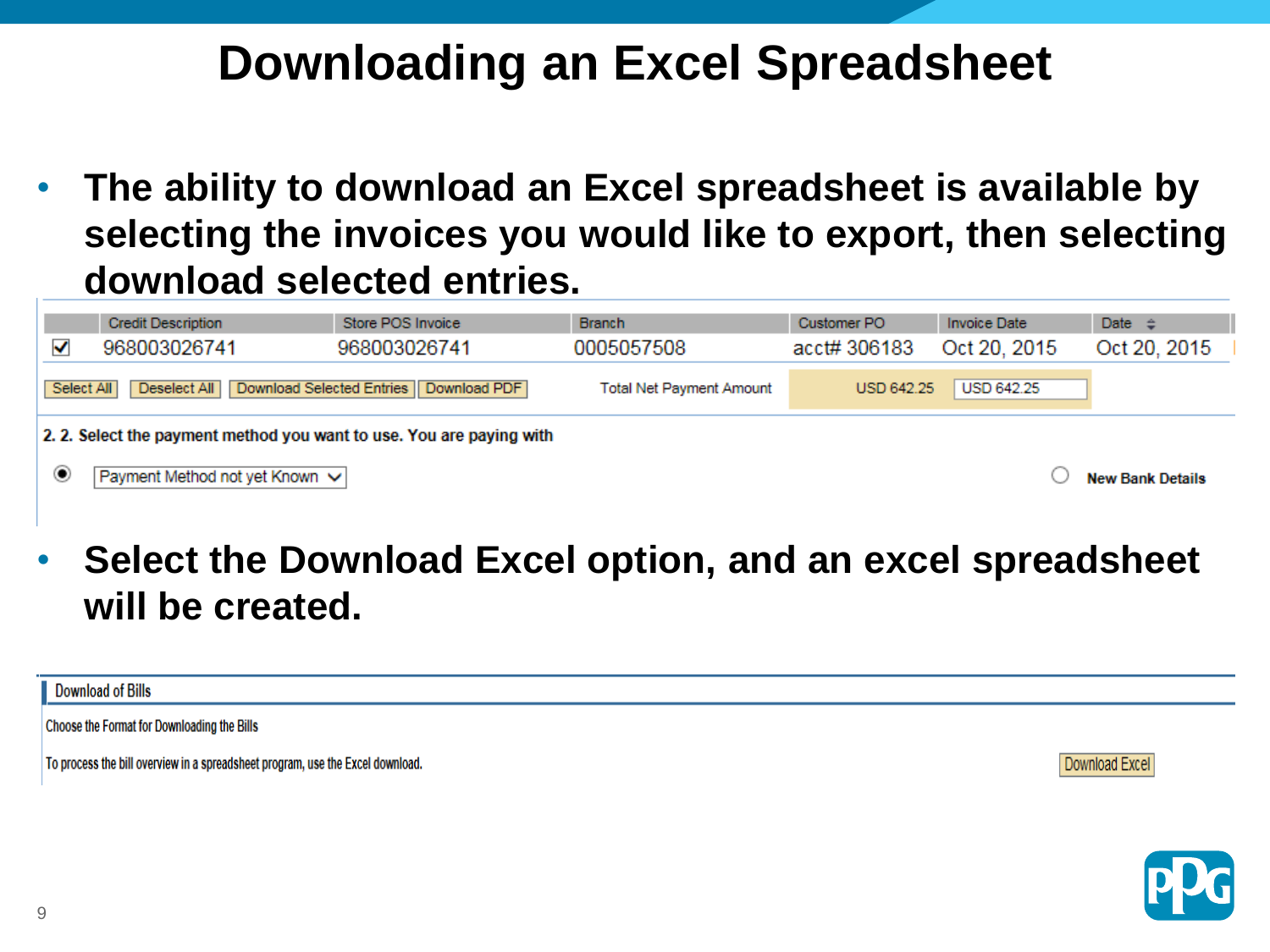## **Review Paid Invoices/Credits**

• **At any point, you may use the top panel to navigate between screens.**



- **Selecting the paid bills tab will allow you to access invoices that have been paid on the account.** 
	- To filter your search, use the drop down menu in the top left to view either processed or in process invoices. Processed meaning they have been paid while in process meaning they are set to be paid. You may also pull a copy of the invoice using the same controls from the open bills page.



10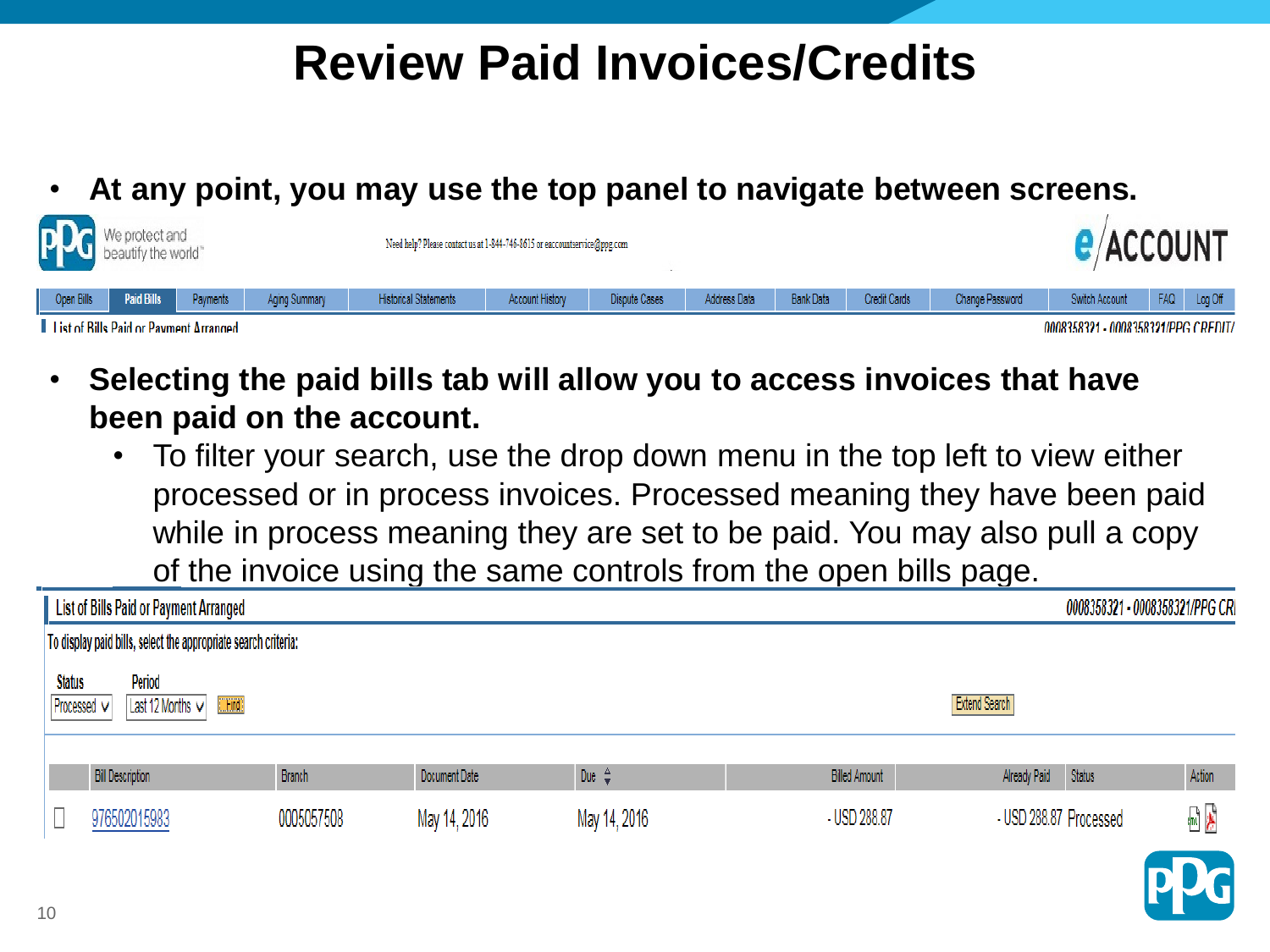#### **Review Previous Payments**

• **Selecting the payments screen will allow you to view processed and in process payments. Use the same selection criteria to filter payments.** 

|                       | <b>List of Payments</b>                                                  |                      |                                         |
|-----------------------|--------------------------------------------------------------------------|----------------------|-----------------------------------------|
|                       | To display the list of payments, select the appropriate search criteria: |                      |                                         |
| Status<br>Processed V | Period<br>Extend Search<br>Last 12 Months $\vee$<br>Find                 |                      |                                         |
|                       | Payment Description                                                      | Used On $\hat{\div}$ | Payment Method<br>Payment Amount        |
|                       | Payment 1400122142 of 04/08/2016                                         | Apr 8, 2016          | - USD 290.47 Other Payments/Settlements |
|                       | Payment 1400119032 of 04/05/2016                                         | Apr 5, 2016          | USD 290.47 Other Payments/Settlements   |
|                       | Payment 1600019663 of 04/01/2016                                         | Apr 1, 2016          | - USD 240.00 Other Payments/Settlements |
|                       | Payment 1400112337 of 03/28/2016                                         | Mar 28, 2016         | USD 240.00 Other Payments/Settlements   |
|                       | Select Download Entries                                                  |                      |                                         |

• **Selecting a payment amount will bring up the details regarding that payment.** 

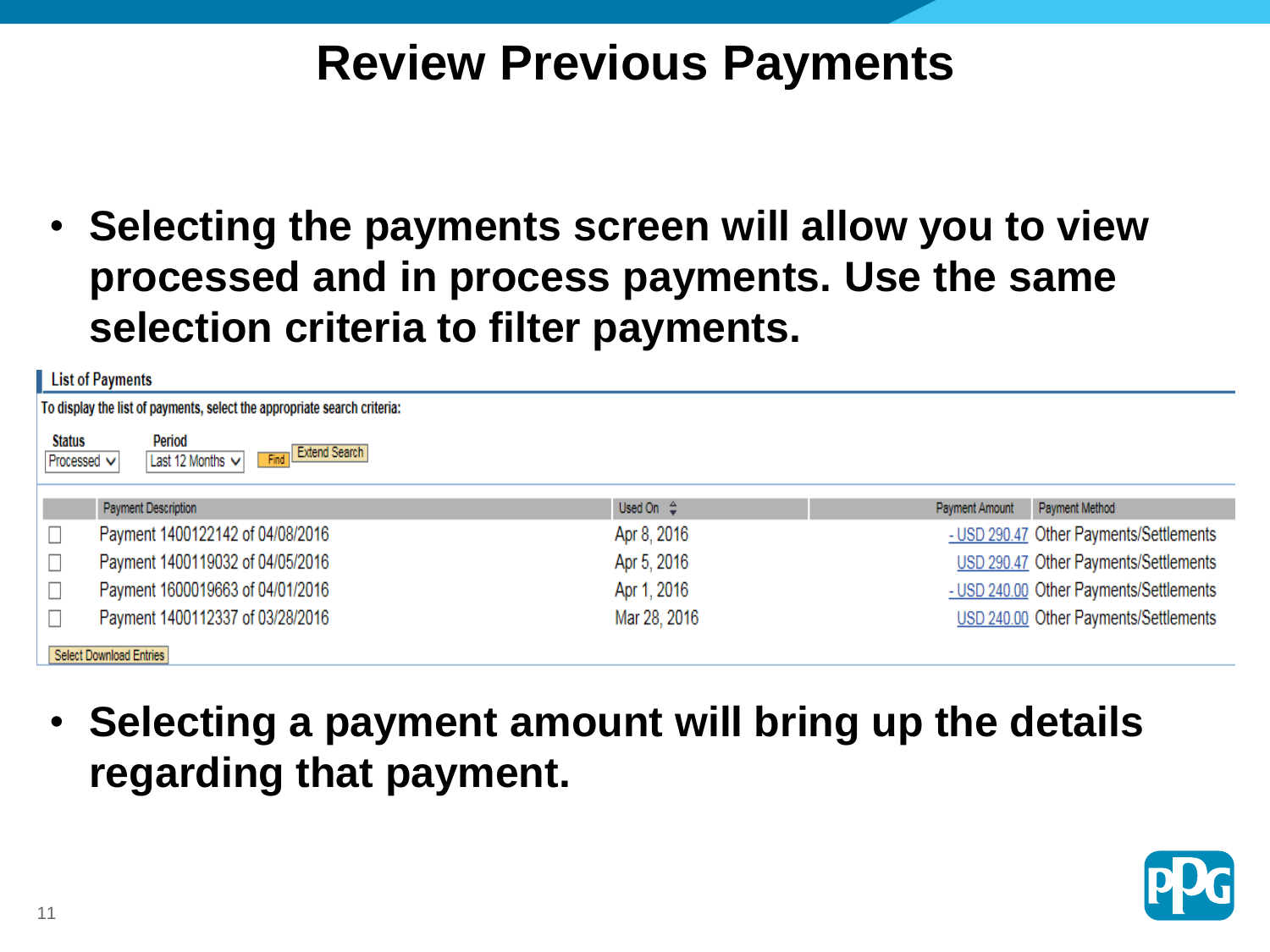#### **Historical Statements**

• **Accessing the Historical statement tab will allow you to pull a copy of a your monthly statement. Use the date key to select the statement you would like to pull. Once selected, select the find button which will prompt the copy to be pulled. Once the statement is generated, a pop-up box at bottom will prompt you to pull the statement. Select open to view the statement or save to save a copy.** 

**Historical Statements Download:** Fiscal Year 2017  $\vee$  Month 01  $\vee$ 

| Do you want to open or save <b>Historicalstatement.pdf</b> (56.4 KB) from <b>eaccount-q.ppgnet.com</b> ? | Open | Save | Cancel | x |
|----------------------------------------------------------------------------------------------------------|------|------|--------|---|

- **Using this function will show you what open items appeared on that month's statement. If a historic statement is pulled, it may show closed invoices if they have been paid since the date entered.**
- **The historical statement function will be available for all statements dating back to July of 2015.**

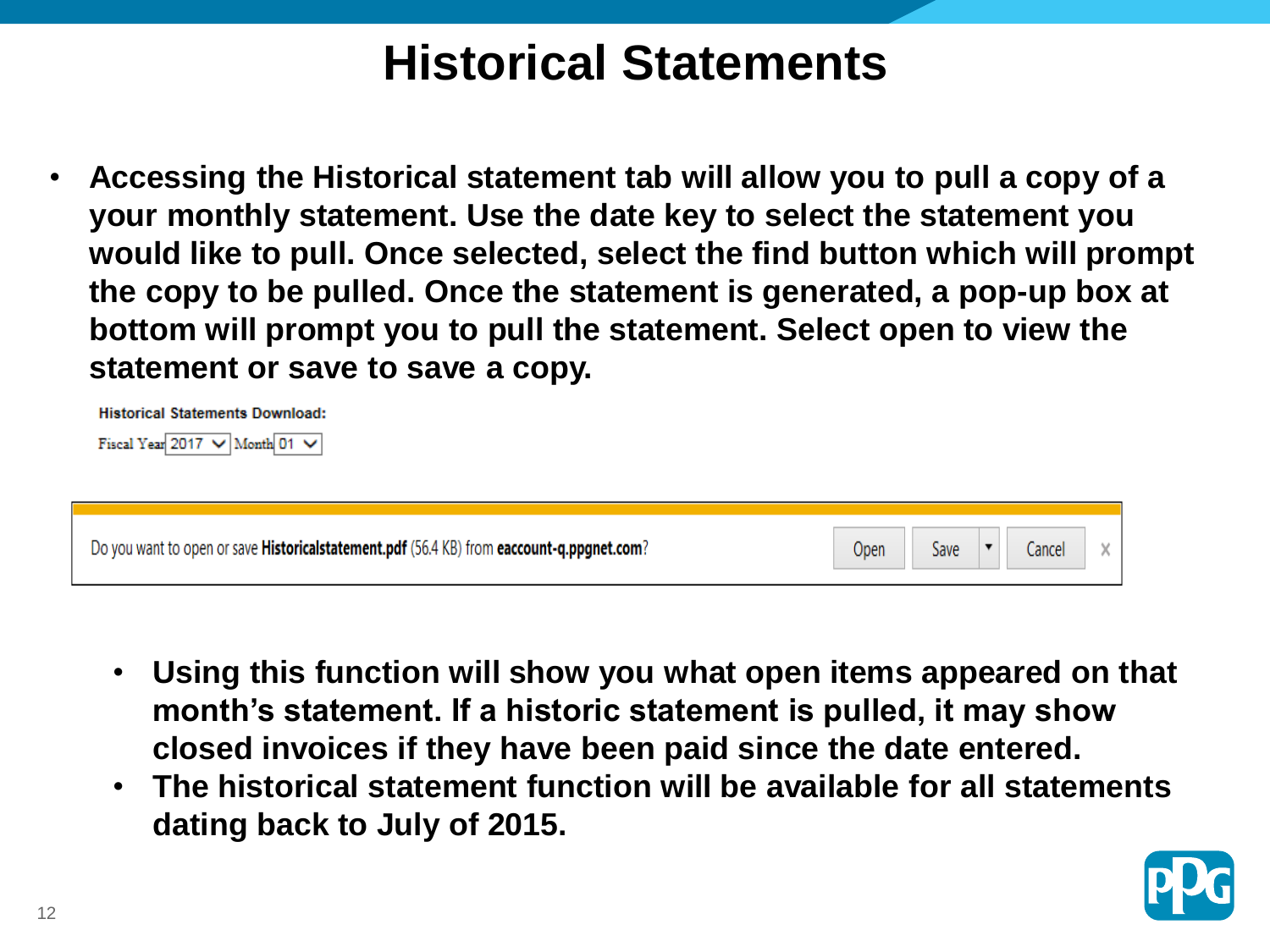## **Account History**

• **Selecting the Account History tab will allow you to analyze trends on your current spending. The account history tab breaks out purchases by month, both at a job level as well as the whole account level, depending on your selection. Select a month's hyperlink to begin.** 

| Open Bills      | Paid Bills                                                                   | Payments | Aging Summary  | <b>Historical Statements</b> | <b>Account History</b> | <b>Dispute Cases</b> | Address Data          | <b>Bank Data</b> | <b>Credit Cards</b> | <b>Change Passy</b>        |
|-----------------|------------------------------------------------------------------------------|----------|----------------|------------------------------|------------------------|----------------------|-----------------------|------------------|---------------------|----------------------------|
|                 | <b>Balances and Line Items</b>                                               |          |                |                              |                        |                      |                       |                  |                     |                            |
|                 | To see the items for a particular period, click on the corresponding amount. |          |                |                              |                        |                      |                       |                  |                     |                            |
|                 | Fiscal Year: $2016 \vee$                                                     |          |                |                              |                        | Currency: USD        |                       |                  |                     |                            |
| <b>Balances</b> |                                                                              |          |                |                              |                        |                      |                       |                  |                     |                            |
|                 | Month                                                                        |          |                | Debit                        | Credit                 |                      | Balance               |                  |                     | <b>Accumulated Balance</b> |
| 2016            |                                                                              |          |                |                              |                        |                      |                       |                  |                     | USD 5,430.98               |
| 01/2016         |                                                                              |          | USD 15,807.35  |                              |                        |                      |                       |                  |                     | USD 2,063.73               |
| 02/2016         |                                                                              |          |                |                              | USD 19,174.60          |                      | $-$ USD 3,367.25      |                  |                     |                            |
| 03/2016         |                                                                              |          | USD 42,905.25  |                              | USD 42,117.30          |                      | USD 787.95            |                  |                     | USD 2,851.68               |
|                 |                                                                              |          | USD 77,807.26  |                              | USD 79,477.82          |                      | $-$ USD 1,670.56      |                  |                     | USD 1,181.12               |
| 04/2016         |                                                                              |          | USD 19,744.90  |                              | USD 19,611.95          |                      | USD 132.95            |                  |                     | USD 1,314.07               |
| 05/2016         |                                                                              |          | USD 10,599.41  |                              | USD 12,306.97          |                      | $-$ USD 1,707.56      |                  |                     | - USD 393.49               |
| 06/2016         |                                                                              |          |                | <b>USD 0.00</b>              | USD 0.00               |                      | <b>USD 0.00</b>       |                  |                     | - USD 393.49               |
| 07/2016         |                                                                              |          |                | <b>USD 0.00</b>              | USD 0.00               |                      | <b>USD 0.00</b>       |                  |                     | - USD 393.49               |
| 08/2016         |                                                                              |          |                | <b>USD 0.00</b>              | USD 0.00               |                      | <b>USD 0.00</b>       |                  |                     | - USD 393.49               |
| 09/2016         |                                                                              |          |                | USD 0.00                     | USD 0.00               |                      | <b>USD 0.00</b>       |                  |                     | - USD 393.49               |
| 10/2016         |                                                                              |          |                | <b>USD 0.00</b>              | USD 0.00               |                      | <b>USD 0.00</b>       |                  |                     | - USD 393.49               |
| 11/2016         |                                                                              |          |                | USD 0.00                     | USD 0.00               |                      | USD 0.00              |                  |                     | - USD 393.49               |
| 12/2016         |                                                                              |          |                | <b>USD 0.00</b>              | <b>USD 0.00</b>        |                      | <b>USD 0.00</b>       |                  |                     | - USD 393.49               |
|                 | <b>Total</b>                                                                 |          | USD 166,864.17 |                              | USD 172,688.64         |                      | <u>- USD 5,824.47</u> |                  |                     | - USD 393.49               |
|                 |                                                                              |          |                |                              |                        |                      |                       |                  |                     |                            |



Print | Excel | CSV |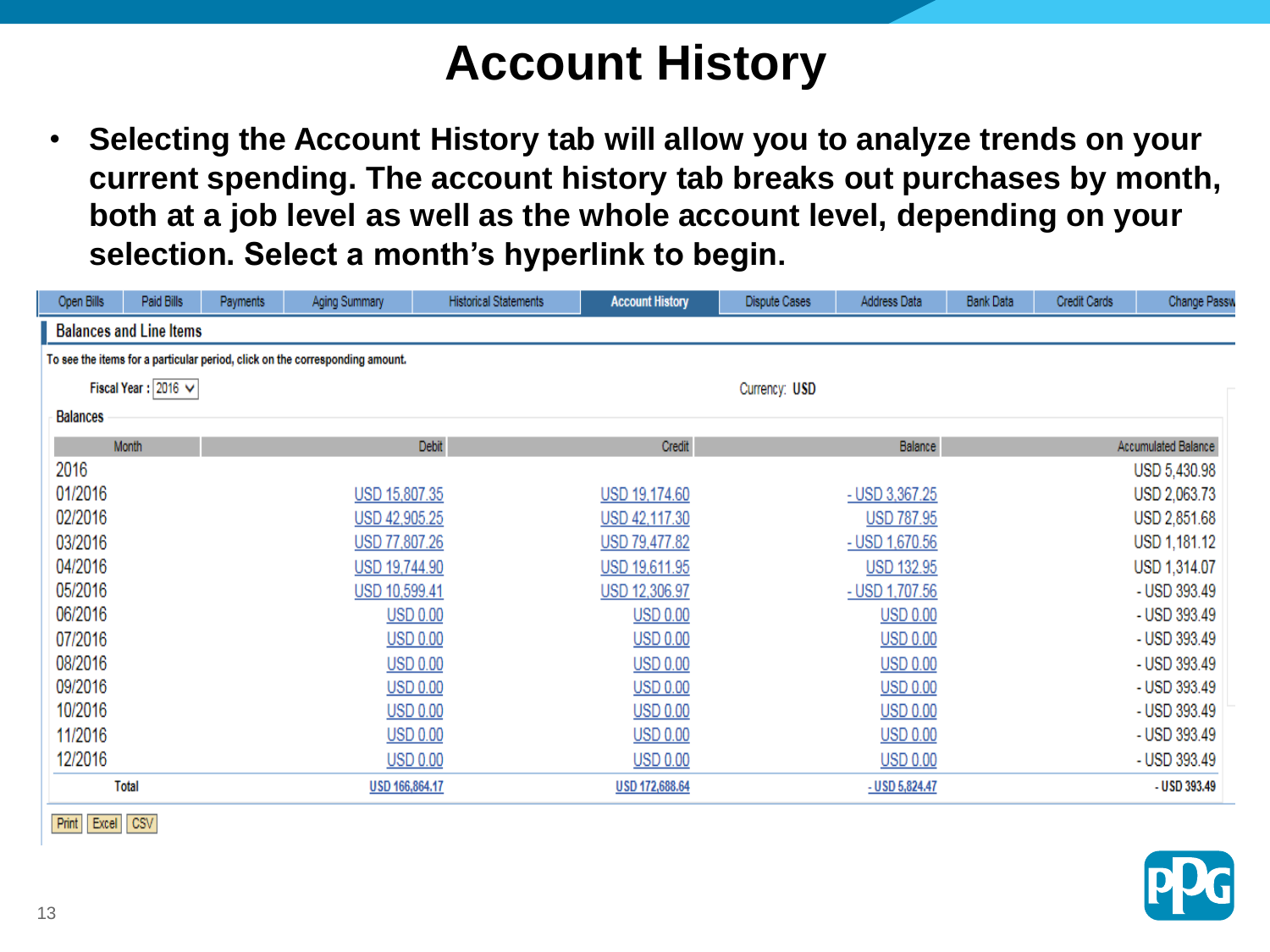## **Account History**

• **Use the Fiscal year to filter by year. Select a month's amount to view the invoices that make up that total.** 

| O Display All Bills<br>$\bigcirc$ Branch $\sqcap$<br>O Business Transaction<br>Find |            |                  |                                  |               |              |                |              |        |
|-------------------------------------------------------------------------------------|------------|------------------|----------------------------------|---------------|--------------|----------------|--------------|--------|
|                                                                                     |            |                  | Line Items 2016: Month 1 - Debit |               |              |                |              |        |
| <b>Business Transaction</b>                                                         | Branch     | MDS Accoount #   | <b>Due</b>                       | Clearing Date | Reference    | Reference Date | Amount       | Action |
| 7280976904 - Invoice - Jan 13, 2016                                                 | 0005057508 | 3039043100000000 | Jan 13, 2016                     | Jan 18, 2016  | 967704083772 | Jan 13, 2016   | USD 2,988.57 |        |
| 7280982933 - Invoice - Jan 14, 2016                                                 | 0005057508 | 3039043100000000 | Jan 14, 2016                     | Jan 20, 2016  | 924803029401 | Jan 14, 2016   | USD 1,155.60 |        |

- **From this level, you may also use the branch filter to display only one job. Using this filter will show you purchases made on a single job over a course of the selected month.** 
	- The branch number for a project can be found on the landing page/Aging Summary or listed on your statement, these numbers will begin with a 5.

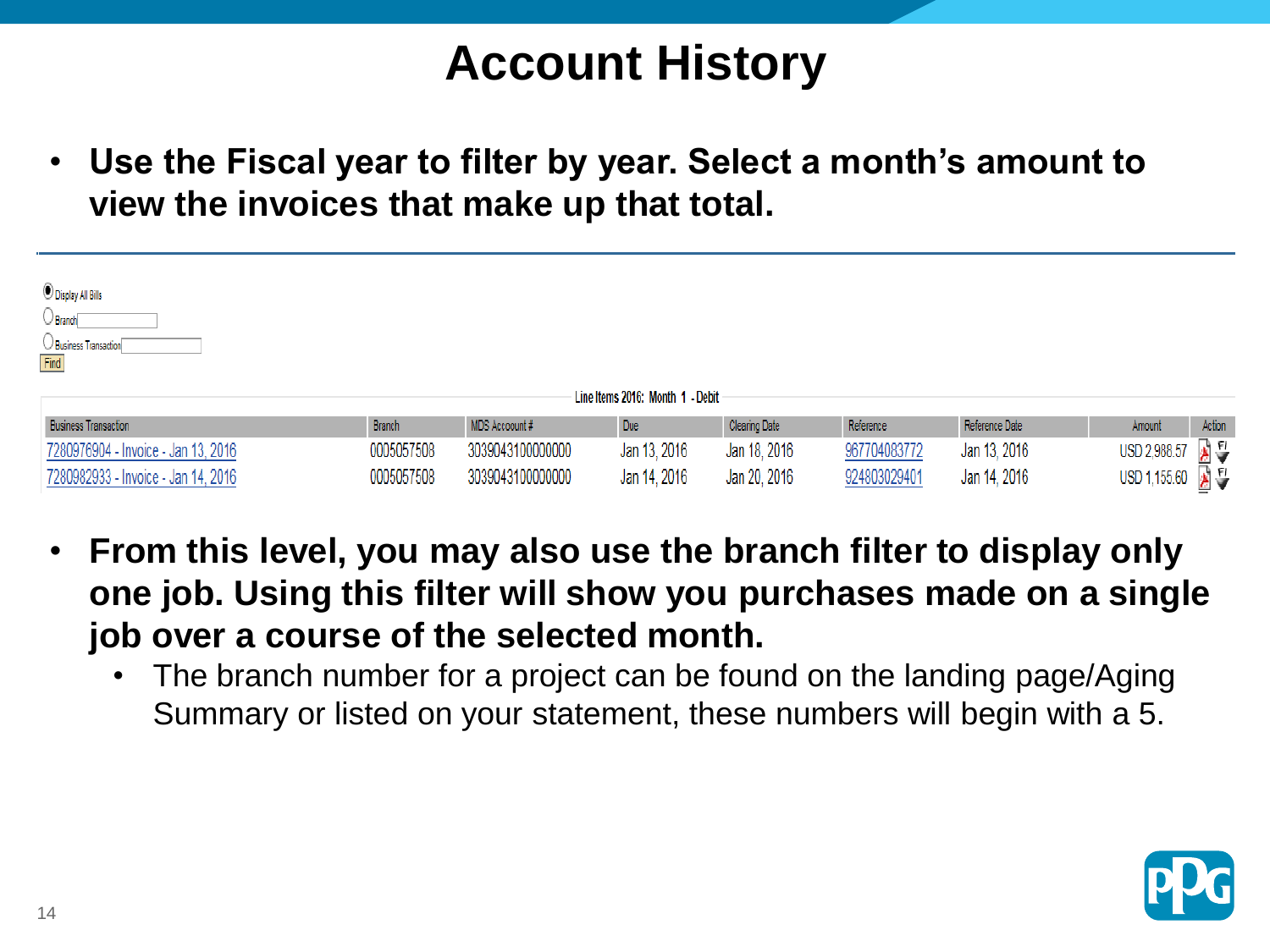#### **Address Data, Bank Data and Credit Card Data**

- **The address tab will display the physical address we have listed on your account.**
- **The Bank data tab will allow you to save your banking information in our system. Once saved, you will have the option to select that bank information when making a payment.**
- **The Credit Card data tab works similar to the bank data tab, this tab will allow you to save your credit card information to be stored to your secure account.**

| Open Bills                      | Paid Bills                                  | Payments | Aging Summary      | <b>Historical Statements</b> | <b>Account History</b> | <b>Dispute Cases</b>  | Address Data | <b>Bank Data</b> | <b>Credit Cards</b>        | Change Password                |  |
|---------------------------------|---------------------------------------------|----------|--------------------|------------------------------|------------------------|-----------------------|--------------|------------------|----------------------------|--------------------------------|--|
| <b>Bank Details</b>             |                                             |          |                    |                              |                        |                       |              |                  |                            |                                |  |
| Country                         | <b>Bank Number</b><br><b>Account Number</b> |          |                    |                              |                        | <b>Account Holder</b> |              |                  | <b>Account Description</b> |                                |  |
| New entry<br>v                  |                                             |          |                    |                              |                        |                       |              |                  |                            |                                |  |
| Save Back                       |                                             |          |                    |                              |                        |                       |              |                  |                            |                                |  |
| Open Bills                      | Paid Bills                                  | Payments | Aging Summary      | <b>Historical Statements</b> | Account History        | <b>Dispute Cases</b>  | Address Data | <b>Bank Data</b> | <b>Credit Cards</b>        | Change Password                |  |
| <b>Credit Cards</b>             |                                             |          |                    |                              |                        |                       |              |                  |                            |                                |  |
| <b>Card Type</b>                |                                             |          | <b>Card Number</b> |                              | Expires (MM/YYYY)      |                       | Cardholder   |                  |                            | <b>Credit Card Description</b> |  |
| New entry<br>American Express v |                                             |          |                    |                              |                        |                       |              |                  |                            |                                |  |
| Save Back                       |                                             |          |                    |                              |                        |                       |              |                  |                            |                                |  |

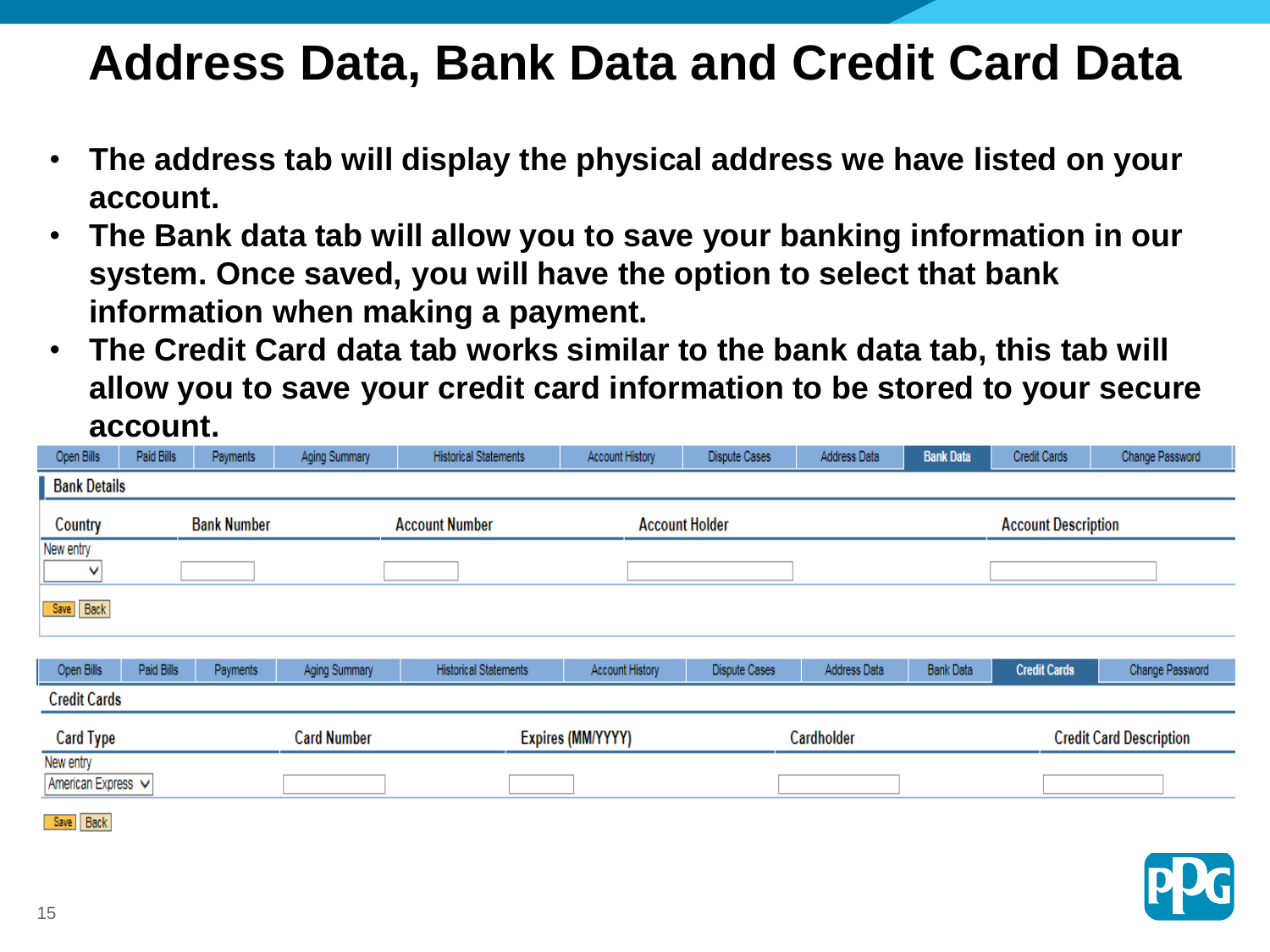## **Change Password, Switch Account, and FAQ**

• **Access the change password tab to change your password.**

| <b>Change Password</b> |  |
|------------------------|--|
|                        |  |
| Old Password           |  |
| New Password           |  |
| Repeat Password        |  |

• **The switch account screen will bring you to the landing page which is detailed on page 4.**

| Select your account.                                                        |  |
|-----------------------------------------------------------------------------|--|
| Your account with us - Click on the first link to go to your aging summary. |  |
| 0008358321/PPG CREDIT/ - 0008358321                                         |  |
| 0005057508/PPG CREDIT/JOB ACCOUNT 1 - 0005057508                            |  |
| 0005667393/TEST Q SYSTEM/JOB ACCOUNT 2 - 0005667393                         |  |
|                                                                             |  |

• **At any point, you may access the FAQ tab which will house answers to frequently asked questions about eAccount.** 

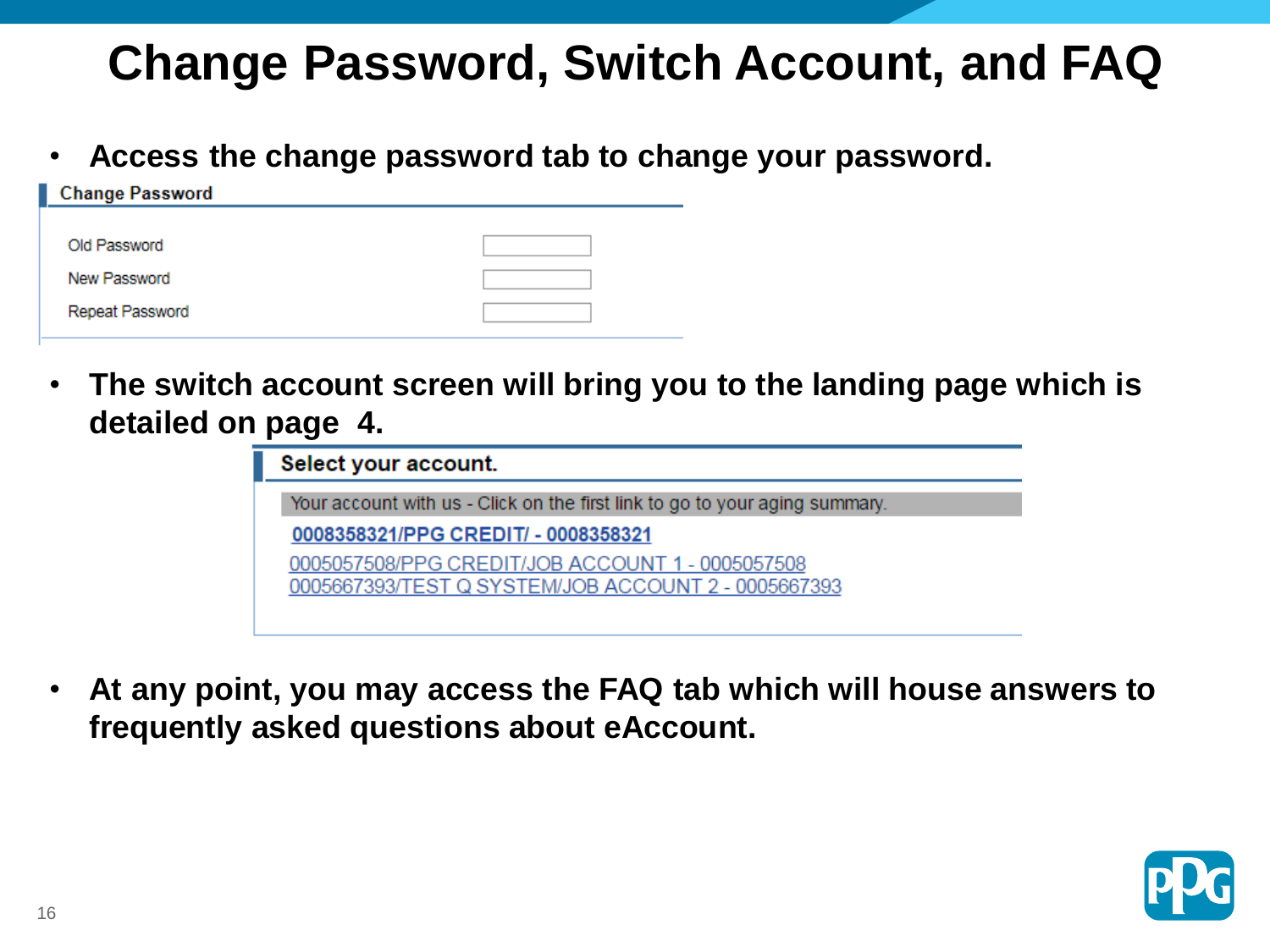#### **Need Further Assistance?**

- **If you need further assistance with eAccount, please contact our eAccount helpdesk via phone or email at the contact information below. They will be able to help with any additional questions regarding our new online tool. The helpdesk's hours are 8:00 am – 5:00 pm EST.** 
	- 1-844-746-8615
	- [eaccountservice@ppg.com](mailto:eaccountservice@ppg.com)
- **Thank you for being a loyal customer of PPG!**